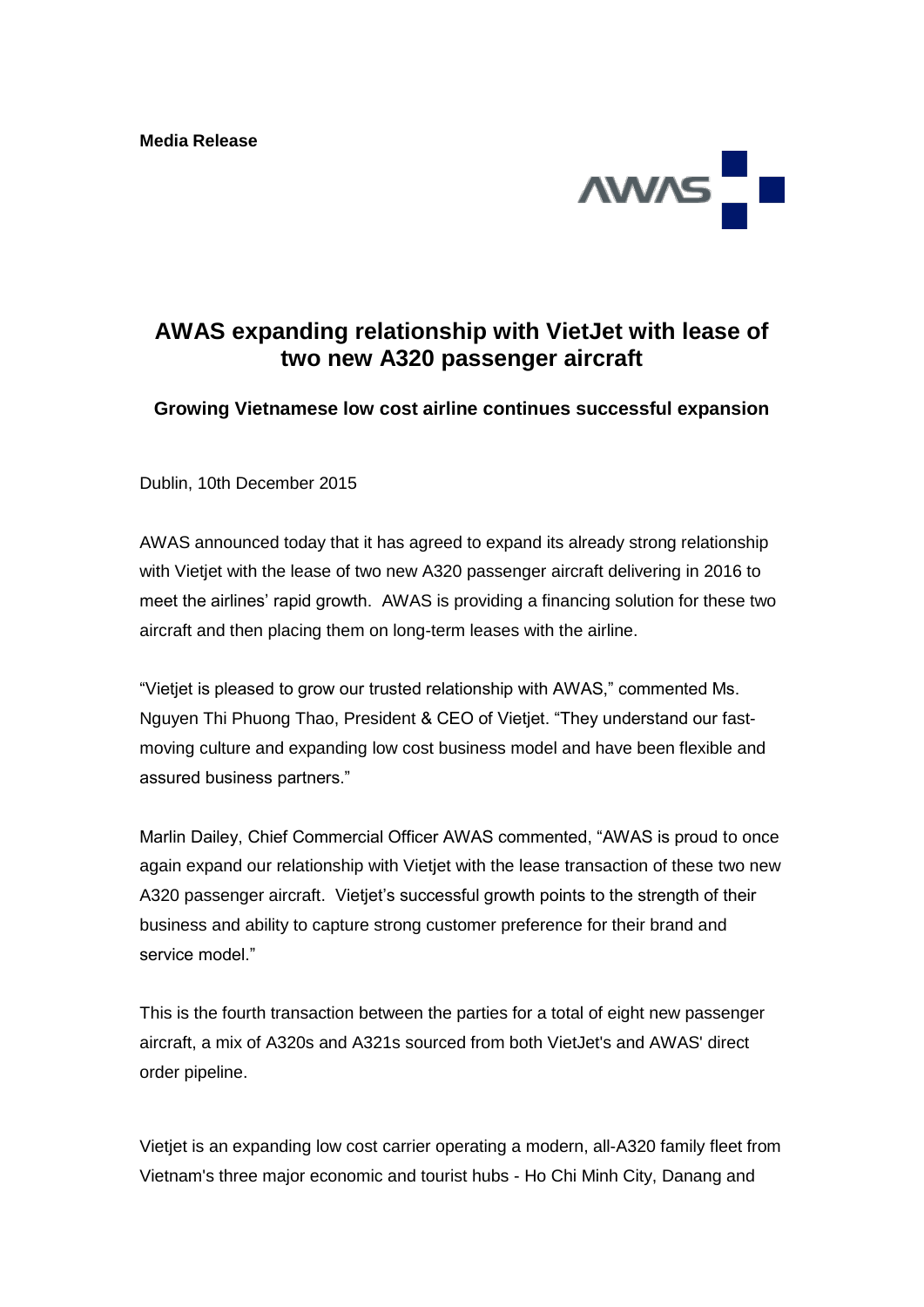Hanoi, and is the first private airline in Vietnam to be licensed to operate domestic and international flights.

# **About VietJet:**

Vietjet is the first airline in Vietnam, which runs under a new age airline concept. The airline has made a breakthrough in Vietnam's aviation market, offering millions of people the opportunities to travel by air. It encourages the government to invest more in civil aviation infrastructure and speeds up privatization of state-owned enterprises. Currently, Vietjet is operating a fleet of 25 Airbus A320 and A321 aircraft, with 150 flights each day. It has already opened 30 air routes inside Vietnam and between Vietnam and Thailand, Singapore, Korea, Taiwan, Cambodia and China. The airline has transported more than 12 million passengers since the beginning more than three years ago.

Vietjet plans to expand network across Asia-Pacific region and is also studying to open long-haul flights to Europe. To prepare for this plan, Vietjet signed agreements with reputable aircraft-makers to purchase new-generation and modern aircraft.

## **About AWAS**

AWAS is one of the world's leading aircraft leasing companies. Our team of industry professionals serves every major and developing commercial aviation market around the globe from our Dublin headquarters and offices in New York, Miami, and Singapore.

AWAS' aircraft portfolio is on lease to over 110 airline customers in 49 countries. The AWAS fleet features a full range of the most popular aircraft types which includes both narrow-bodied and wide-body aircraft.

www.awas.com



**Celebrating 30 years of delivering innovative aircraft finance solutions to our customers**

#### **For more information please contact:**

**Mark Tender** Vice President Marketing and Communications

**AWAS**